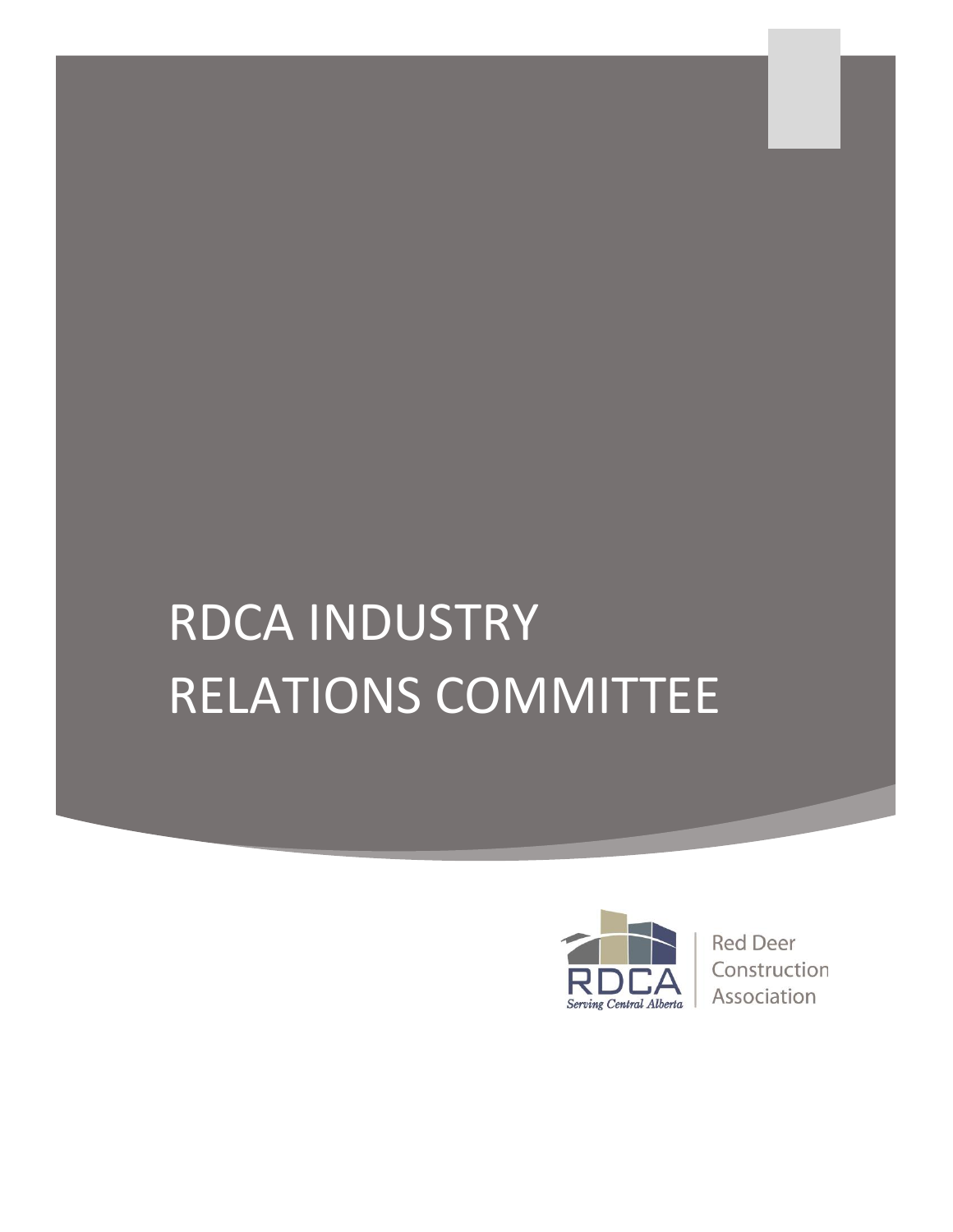#### **Industry Relations**

#### **A. Committee Structure**



#### **B. Overview and Purpose**

The Industry Relations Committee is a standing committee of the Red Deer Construction Association. The purpose of the committee is to work with local industry in identifying challenges facing construction in Central Alberta and collaborate with owners of construction and consultants to develop best practices in delivering quality procurement. The RDCA is the voice for local construction in Central Alberta. We want to ensure we are representing the needs of our members and the industry within our community.

#### **C. Responsibility and Scope**

- 1. The Executive Committee is responsible for the appointment of current Board Members based on availability, skills, interests and experience.
- 2. Recommended Committee appointments are approved by the Executive Committee upon recommendation by the Industry Relations Committee.
- 3. The Committee Chair is appointed by the RDCA Executive Committee.

#### **D. Members (Directors)**

1. Up to 6 members representing the Red Deer Construction Association – Minimum of 4 Directors and Maximum of 2 Members at Large

#### **E. Objectives**

- 1. Organize focus groups with the membership to address issues facing local construction (pricing, permitting, red tape, requirements/specifications, plans, contracts, etc) – Collaborate with owners of construction and consultants to raise the standards of construction in our community.
- 2. Recommend proactive initiatives with respect to improving legislation and regulation impacting the construction business
- 3. Work collaboratively with partners to develop best practices within the construction industry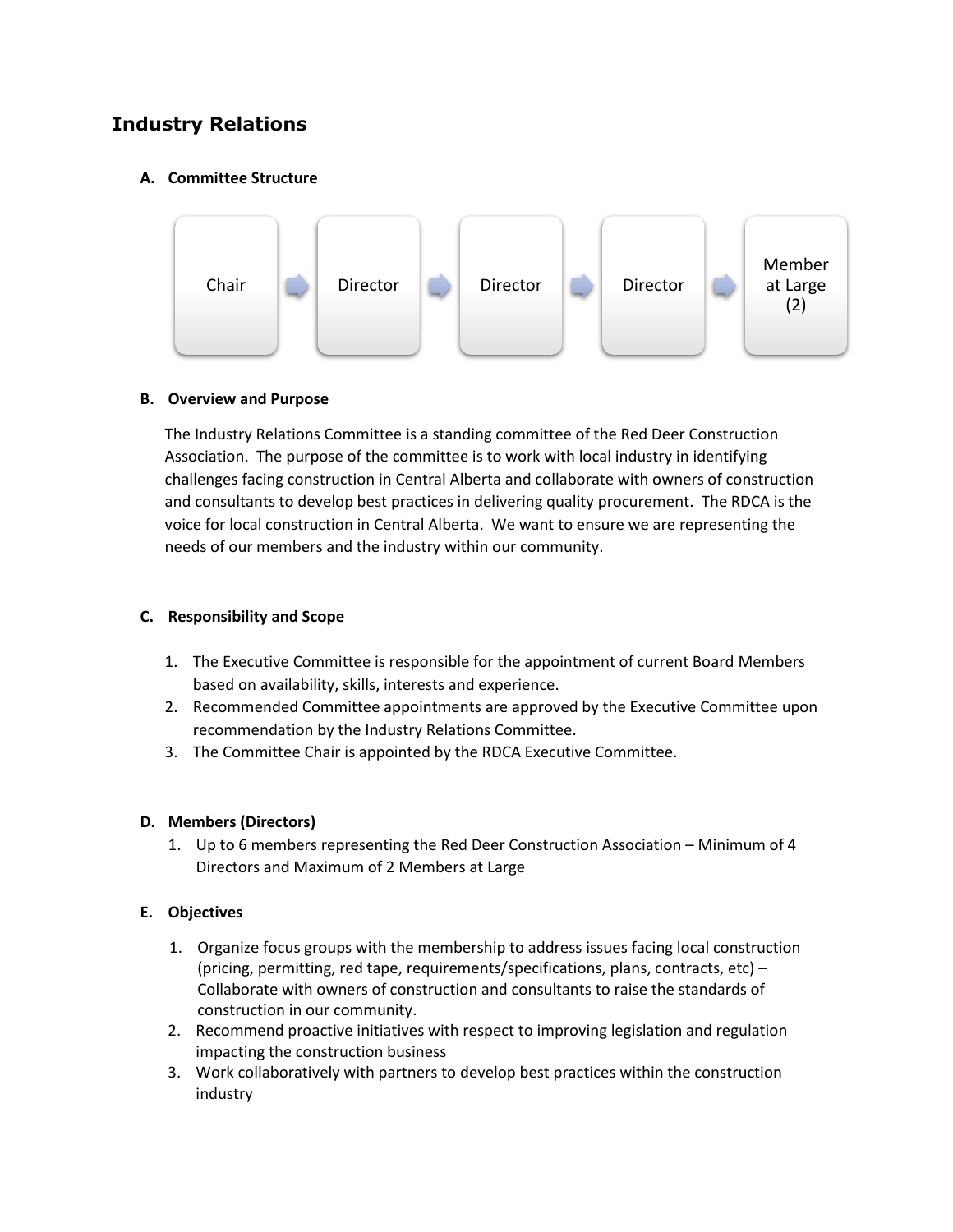- 4. Respond to public discussion papers or public legislative forums
- 5. Assist with the preparation of briefs and submissions to buyers of construction public
- 6. Identify opportunities and issues impacting the construction industry
- 7. Research and develop proposals
- 8. Advocate recommendations to other stakeholders

#### *a. We may want to commit investment dollars to build events for this. <Organization of focus groups>*

#### **F. Meetings**

- 1. The Committee shall hold scheduled meetings as required throughout the year to fulfill its duties and responsibilities. The Industry Relations Committee would normally meet four times per year. There may be request for additional meetings or focus group consultation as required.
- 2. The Committee Chair shall establish meeting agendas and ensure that minutes of the meeting are produced and circulated to the Committee and the Board. The Chair of the Committee is responsible for ensuring the Committee's annual calendar, meeting agendas, activities, and discussions are in line with and support the Board's role and its annual calendar.
- 3. Quorum will be a majority of the members present at the meeting.
- 4. If the Chair of the Committee is not present at the meeting of the Committee, the Chair shall be chosen by the Committee from among the remaining members present.

#### **G. Authority**

The Committee does not have decision making authority independent from the Board; but may make recommendations from time to time to the Board on any aspect of its duties and responsibilities.

#### *Thoughts:*

*Lack of knowledge of how the industry operates – Having company's inquiry only by fax – Lacombe County Paying for traffic count surveys – conducting and holding up project time MPC misunderstanding of the industry – weather – holding up decisions*

#### *Red Tape*

*Permit timing – cost to the project*

*Not wanting to consider local Construction input as they don't want to be considered as playing favorites*

*Tax payer value – efficiency – collaboration – quality – innovation*

*City of Red Deer – 2 printed plus one electronic submission on RFP's*

*Size of the documents (specs) – City of RD now – 7 pages out outlined red tape*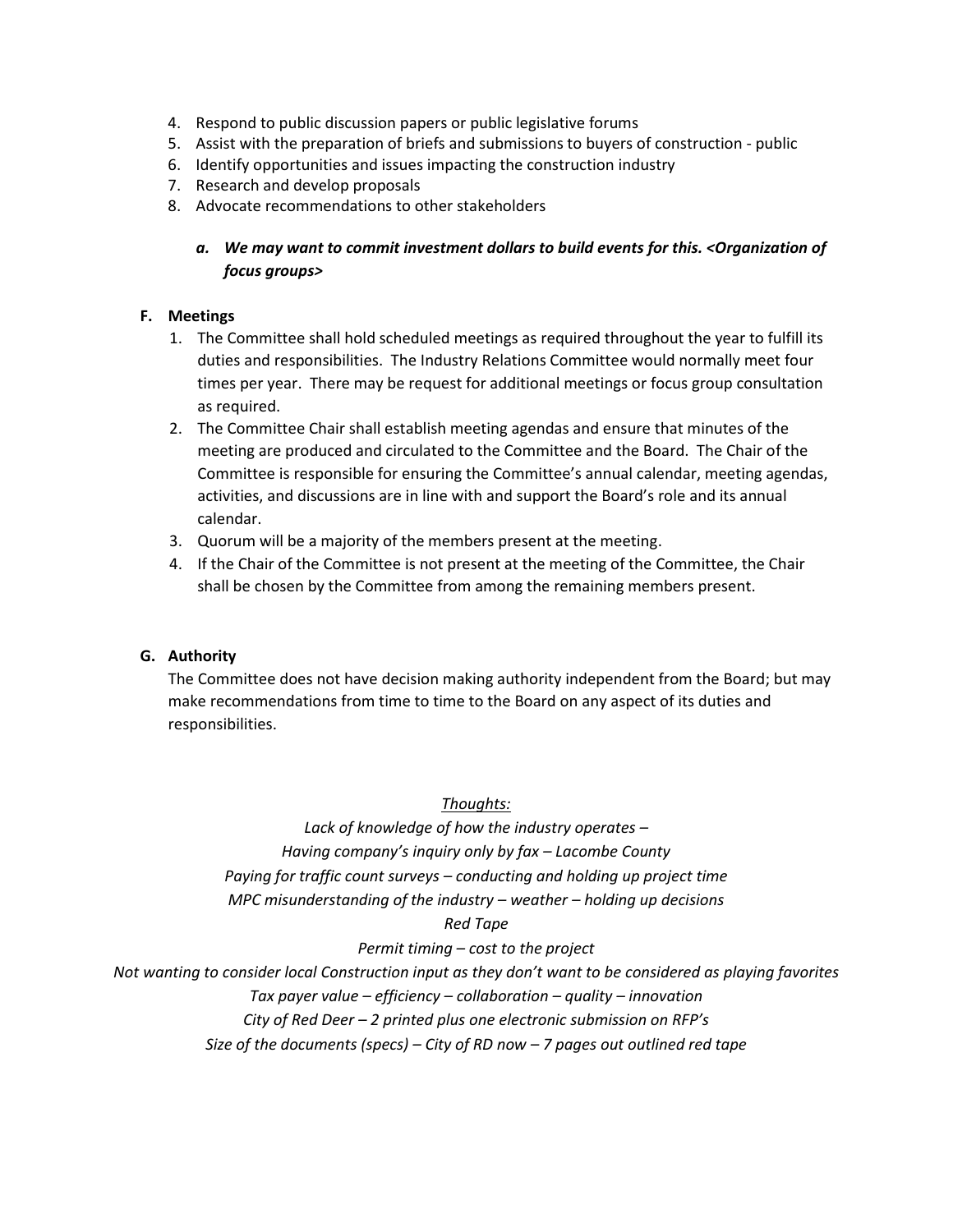

Buildworks Canada is collaborative partnership between Local Construction Associations in Alberta, Saskatchewan and Manitoba. For over 100 years, these Construction Associations have been in the business of connecting their members to opportunities and with this platform, we are putting all of the work, and all the qualified providers in one place. This clarity, simplicity, and efficiency is contributing to a better industry where quality partners can connect, find work, and grow their business. Owners and buyers of Construction have a one stop shop to connect with industry and find the best value for their projects.

Buildworks Canada providers report on approximately 8,000 opportunities each year. The interactive directory connects over 5,000 Local Construction Association member firms along with another 5,000 additional non-member industry participants.

# CCĐC

\_\_\_\_\_\_\_\_\_\_\_\_\_\_\_\_\_\_\_\_\_\_\_\_\_\_\_\_\_\_\_\_\_\_\_\_\_\_\_\_\_\_\_\_\_\_\_\_\_\_\_\_\_\_\_\_\_\_\_\_\_\_\_\_\_\_\_\_\_\_\_\_\_\_\_\_\_\_\_\_\_\_\_\_\_

The CCDC documents are endorsed by the construction, engineering, and architecture community and are highly respected documents, contracts and guides. We encourage all construction projects consider the use of the CCDC and ACA contracts when possible to avoid potential issues as the project proceeds and concludes. These contracts are also well respected within the legal systems across Canada.

## Owner Profile Series Seminars

\_\_\_\_\_\_\_\_\_\_\_\_\_\_\_\_\_\_\_\_\_\_\_\_\_\_\_\_\_\_\_\_\_\_\_\_\_\_\_\_\_\_\_\_\_\_\_\_\_\_\_\_\_\_\_\_\_\_\_\_\_\_\_\_\_\_\_\_\_\_\_\_\_\_\_\_\_\_\_\_\_\_\_\_\_

In 2019, we introduced a new series of seminars for the members focusing on bringing in our owner partners in construction to present on capital projects, organization information, new processes, and new policies. These are valuable sessions that present on topics that have direct impact on our member's day to day business.